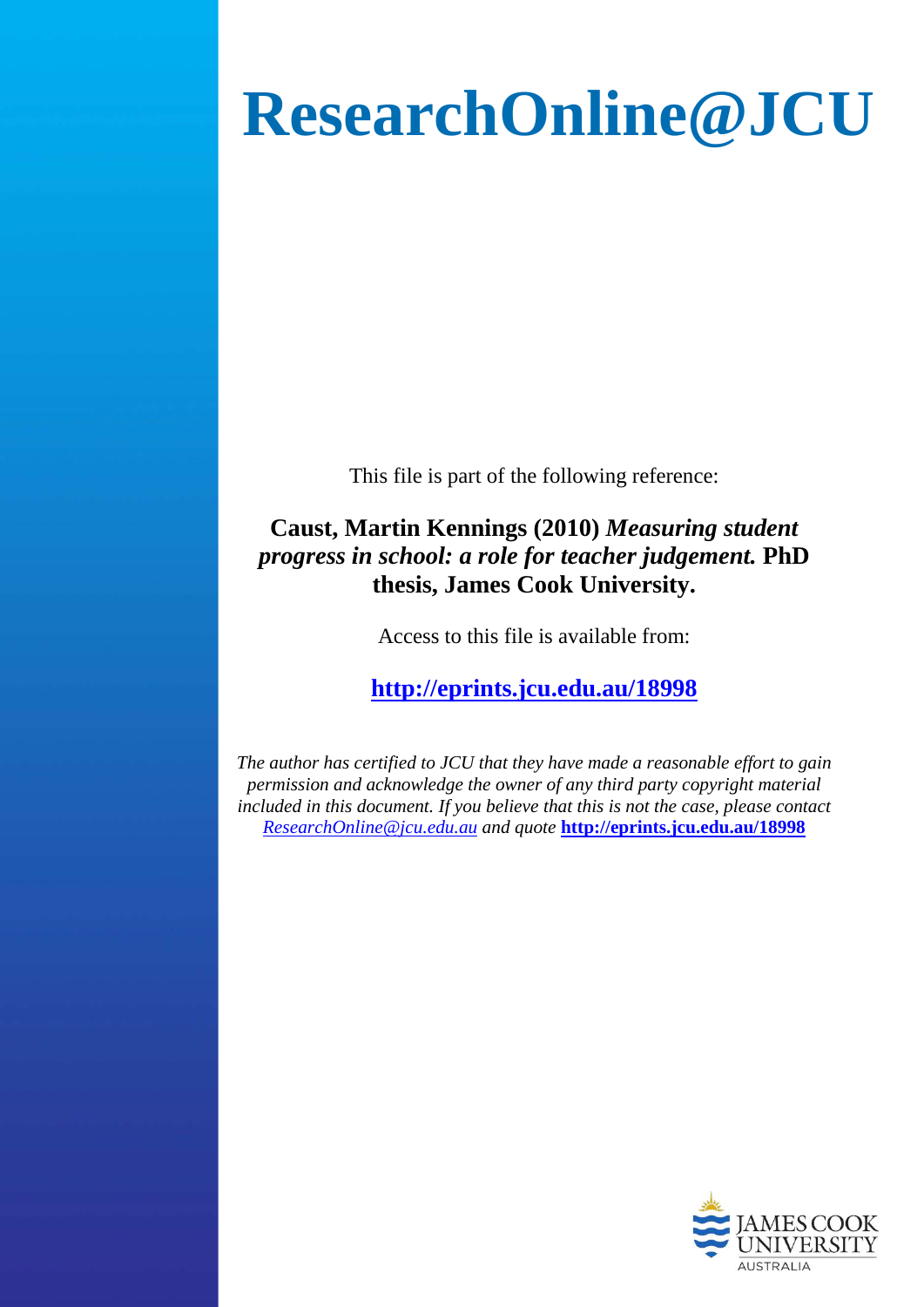# **Measuring student progress in school: A role for teacher judgement**

Thesis submitted by

Martin Kennings CAUST BSc Adelaide, BSc (Hons) Qld

September 2010

for the degree of Doctor of Philosophy

in the School of Education

James Cook University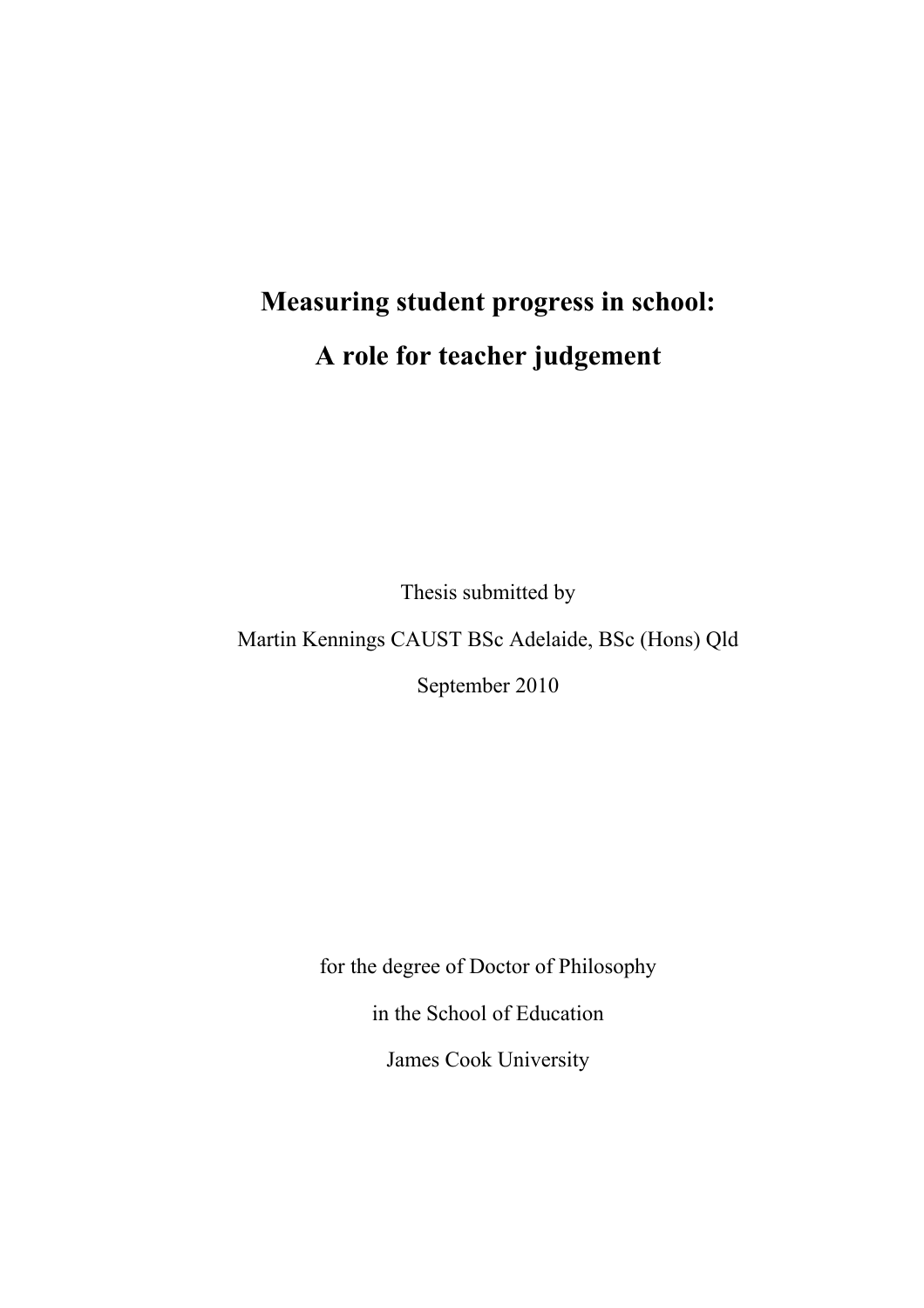#### <span id="page-2-0"></span>**Statement of access**

I, the undersigned, the author of this thesis, understand that James Cook University will make it available for use within the University Library and, via the Australian Digital Theses Network for use elsewhere.

I understand that as an unpublished work, a thesis has significant protection under the Copyright Act and I do not wish to place any restriction on access to this thesis.

14/12/2010

Signature Date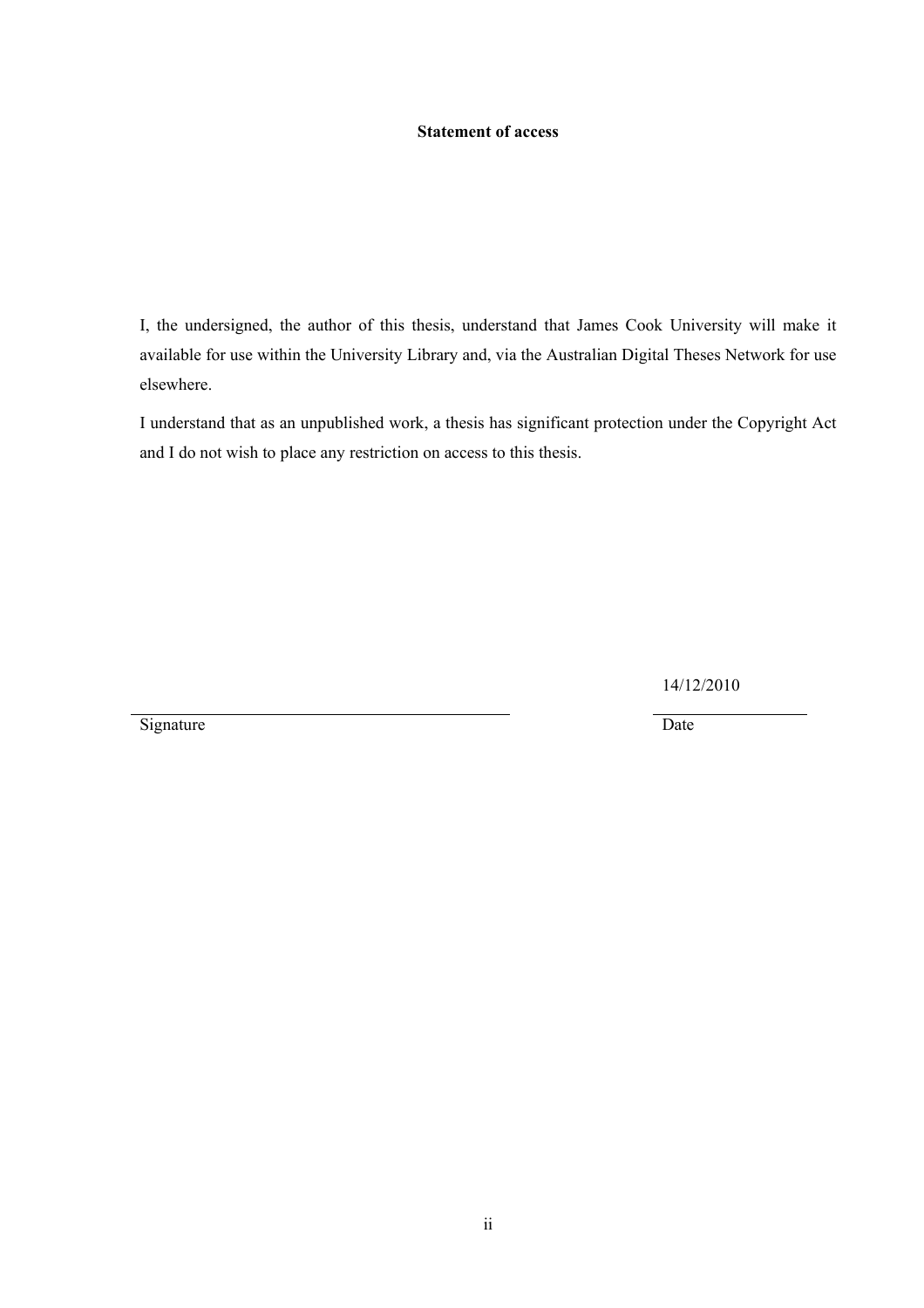#### <span id="page-3-0"></span>**Contribution of others**

#### *Financial Support*

Financial support was gratefully received from the James Cook University School of Education, through Professor Trevor Bond, for the initial analysis of the data.

A travel grant was provided by the School of Education to attend the 2005 Pacific Rim Objective Measurement Symposium in Kuala Lumpur to present a paper.

#### *Supervision*

Professor Trevor Bond was principal supervisor.

Dr Helen Boon was second supervisor.

#### *Editorial Support*

Professor Bond and Dr Boon provided editorial advice as part of their supervision duties.

#### *Access to data*

The Department of Education and Children's Services, South Australia agreed to the release of data for a re-analysis (see Appendix 1).

#### *Statistical Support*

Professor Bond provided detailed advice on the use of the Rasch model.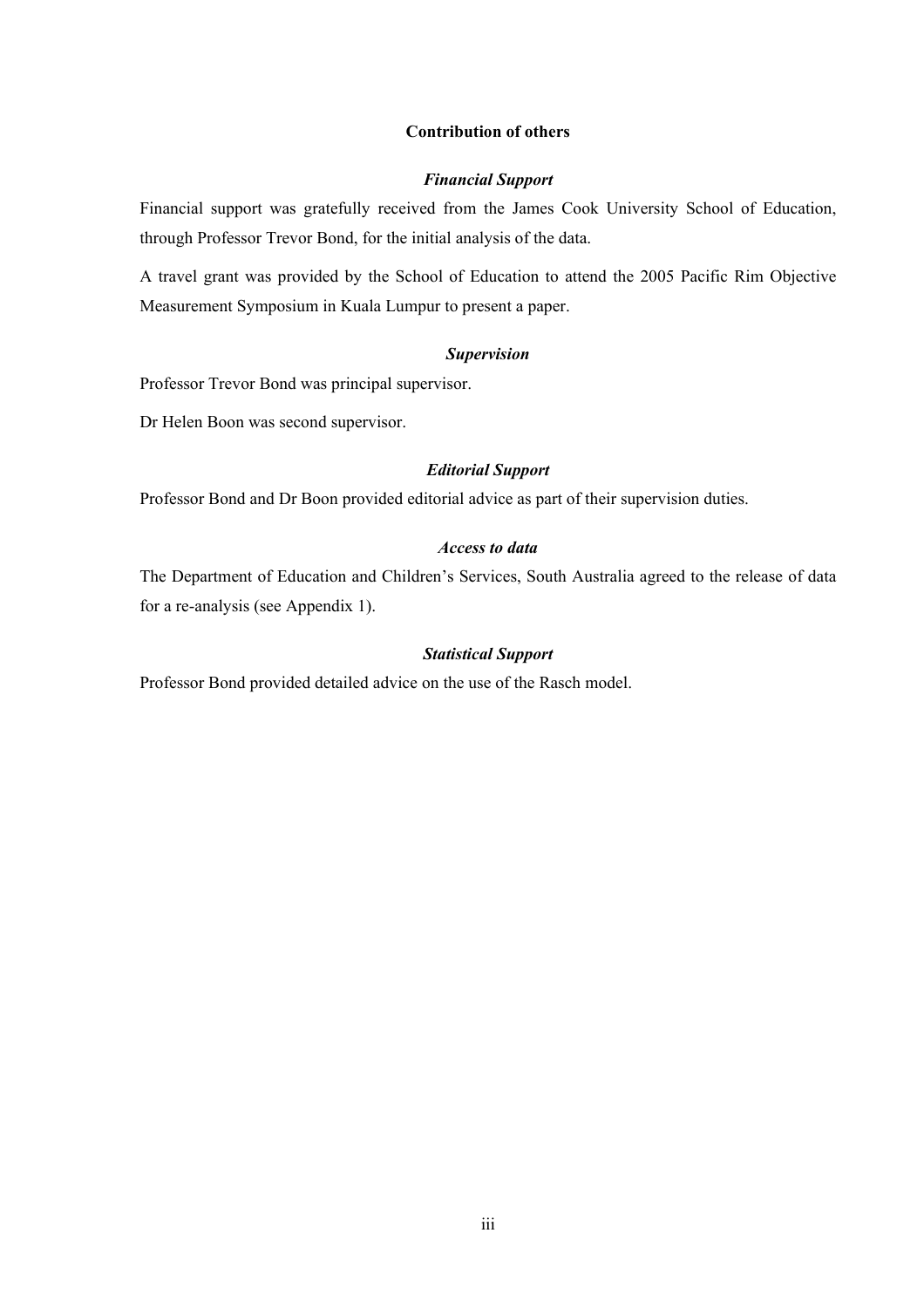#### <span id="page-4-0"></span>**Statement on sources**

#### *Declaration*

I declare that this thesis is my own work and has not been submitted in any form for another degree or diploma at any university or other institution of tertiary education.

Information derived from the published or unpublished work of others has been acknowledged in the text and a list of references is given.

14/12/2010

Signature Date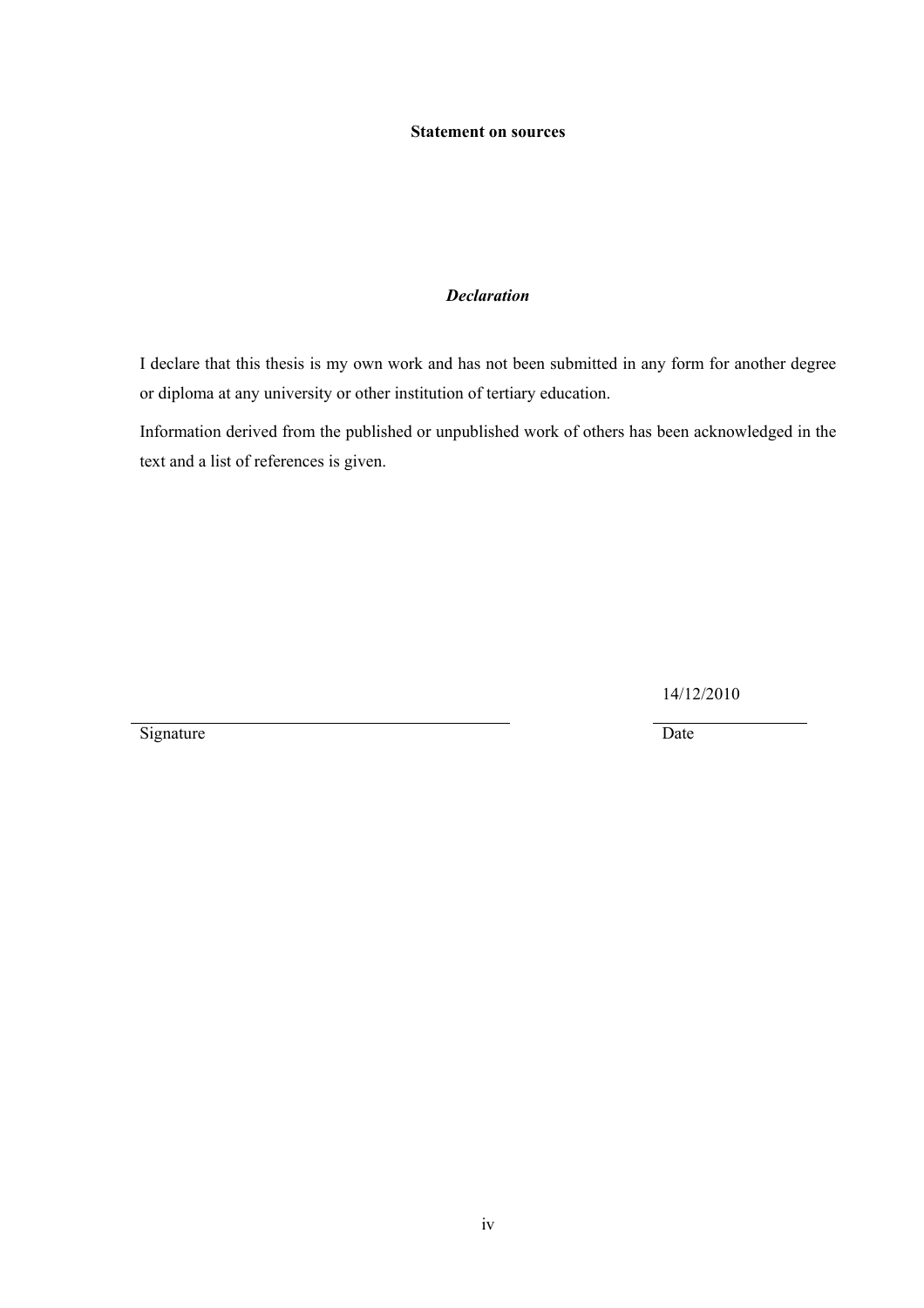#### <span id="page-5-0"></span>**Acknowledgements**

I am deeply grateful for the encouragement and support provided by my partner Margie Darcy over what turned out to be a longer period than expected. Without her positive approach in the face of a diminished social, family and work life, this document would not exist. She very generously accepted the limitations imposed by a student life.

I am appreciative of the support from Alan Green, of the Department of Education and Children's Services, in clearing the way for the release of data. The data are unique in South Australian education, and while parts were widely reported in the years of their creation, the opportunity to explore them for other messages has been rewarding and I believe tells us that the professional role of teachers as observers of learning is under-utilised. The assistance of Gary O'Neill in the creation of the data files is greatly appreciated.

The data would not exist in the form analysed without the conceptual and software development of Ian Probyn who was able to create an intuitively simple data collection process. He has also provided a sympathetic ear to the ongoing summary of what *his* data seem to say. The writing project would not have commenced without personal references from John Ainley and Richard Jenkin, nor without an initial encouragement possibly now long forgotten, from Professor John Keeves.

Articulating the concepts in the thesis was made possible through the strong support and ongoing reassurance of Professor Trevor Bond. He graciously agreed to supervise a complete stranger who tracked him down through the wonders of the internet. A more encouraging supervisor would be difficult to find. His openness to a less conventional approach and his non-pedantic and sensitive supervision are deeply appreciated.

Dr Helen Boon came late to the supervisory challenge of helping a slow and ponderous writer complete a manuscript. I am grateful she was prepared to wade through the draft chapters to improve their logic and readability. Neither supervisor is responsible if any errors of logic or fact remain.

Finally to our children, all four of them and their partners, my four sisters and my friends in Adelaide, Canberra and Sydney who suffered with or because of me, I acknowledge your support and regular inquiries about progress. To Sue Pender, a regular encourager and mentor, a particular thankyou.

I dedicate the thesis to Tess Caust, who showed it is never too late to study and that a passion for something can make a difference.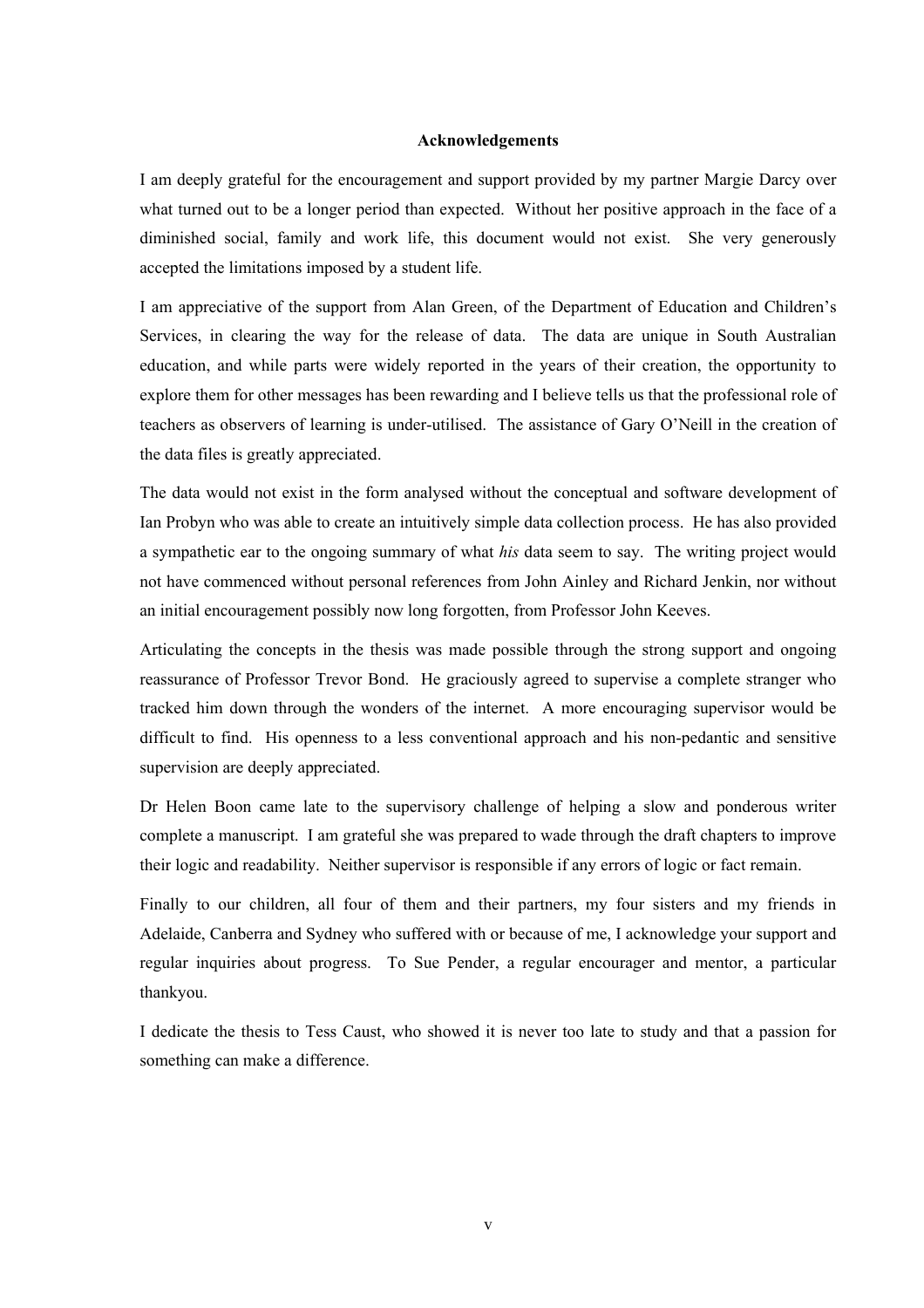#### <span id="page-6-0"></span>**Abstract**

The documentation of learning is a weakness of all schools and systems, leading to complaints about the lack of information and a press for teacher accountability. Current solutions to increase information about learning and improve accountability promote standardised (and national) testing of student cohorts and/or better use of often-archaic classroom assessment results. System-wide testing, while not without value for some purposes, is very limited in its contribution to improving classroom practice. In particular testing is a process detached from the needs of classroom teachers and given the time for results to be returned, unhelpful in timely decision making.

Assessment of students by teacher judgement is a general feature of classroom teaching but its quality is often unknown. This thesis addresses the history and application of teacher judgement assessment and then analyses teacher and test assessments of the same populations of students (from South Australia in 1997 and 1998). The analyses establish the comparability of the assessment processes, and thus one basis for inferring the quality of teacher judgement. The purpose is to test the feasibility of using teacher judgement assessments, calibrated to scales of learning, as the prime data to record, manage and report learning and monitor its change over time.

In curricula structured in levels, as apply in some Australian school systems, one possibility for recording assessments is in the form of the level judged to be most recently achieved. Over an extended time frame a general trajectory of learning for each student can be documented. If the progress made as a student learns new skills, knowledge and understandings could be assessed and recorded by a teacher in finer detail than a level, a basis might exist for documenting learning with utility for teachers, students and all other parties interested in being kept informed. These two broad ideas, the teacher's concept of learning in a specific strand of the curriculum and the mandated test as one method to describing that learning, are brought together to appraise the feasibility of creating methods of assessing and recording learning, built upon the constructs rather than any particular test or assessment process.

The data analysed are unique. They are limited to two calendar years (1997 and 1998) for two learning areas and are useful in estimating the potential for teacher and test assessments to track the learning development of students over time in the same fashion. Within the limitations of the data the potential of teachers to record the learning development of students directly, using broad scales to locate their current learning status is confirmed. Very strong similarities are found in the general characteristics of the data once the teacher scale is transformed to the scale of the test. Both assessment processes show increments in mean leaning for age cohorts grouped in 0.1 of year of age and smooth growth trajectories with age and Year level. Both processes show marked gender differences for English language, trivial gender differences for mathematics. Both processes show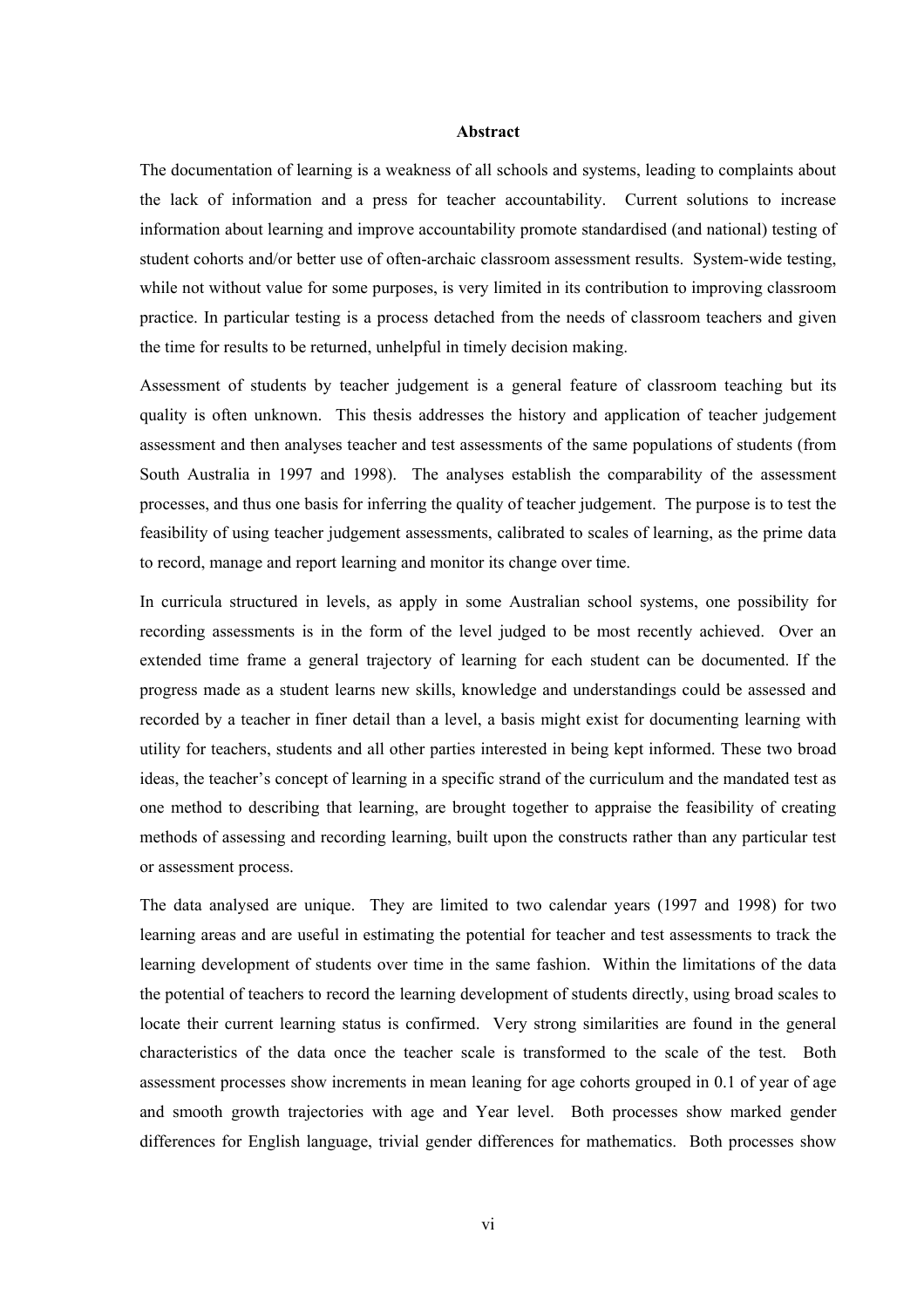within Year level patterns by age and gender that are consistent with test data analyses found elsewhere.

When case studies for individual schools are examined, it is clear that at some sites teachers assess with high correlation to the test scores, indicating the potential for easily recalibrating some teachers to increase the match of the assessments from the two processes. It appears potentially feasible to design classroom and school assessment systems on the basis of teacher judgement assessment data as the prime data source. Test data can be integrated readily and usefully into the scheme. The issues that need further consideration are outlined along with the general implications for support to teachers, training and re-training and some broader data management issues for classrooms, schools and systems. Subject to the resolution of a number of design issues, schools and school systems might then optimise the skills of teachers as both managers and documenters of learning. This would allow for the professional skills of teachers to be acknowledged and capitalised upon. Rather than the assessment skills of teachers being directly derided, or derided by implication as a consequence of externally imposed testing procedures, testing arrangements might be reconfigured to support and confirm the quality of teacher judgement assessments.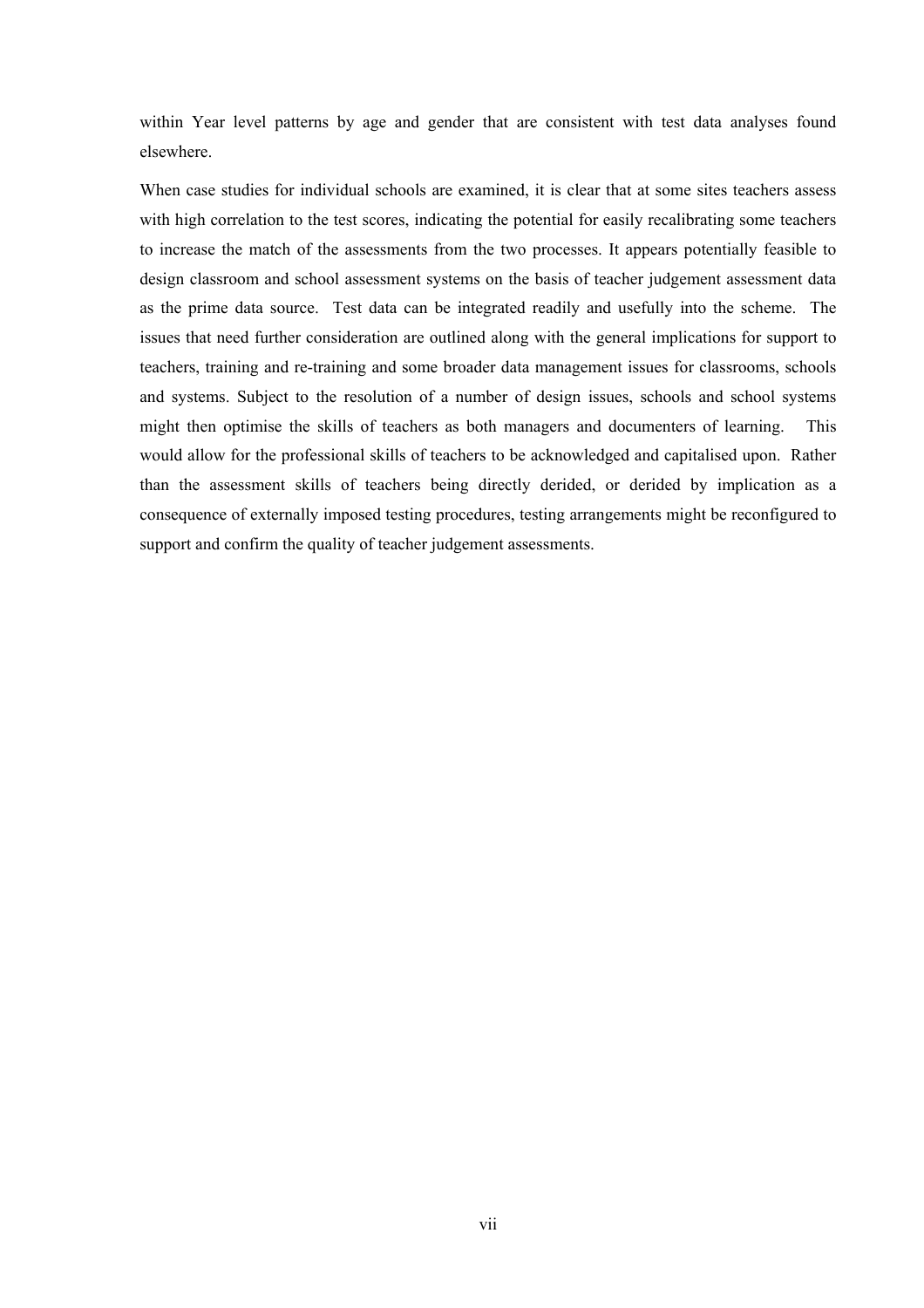#### <span id="page-8-0"></span>**Table of Contents**

| Statement of access    | $\ddot{\rm ii}$         |
|------------------------|-------------------------|
| Contribution of others | $\cdots$<br>111         |
| Statement on sources   | iv                      |
| Acknowledgements       | V                       |
| Abstract               | vi                      |
| Table of Contents      | viii                    |
| List of Tables         | xii                     |
| List of Figures        | $\cdots$<br><b>X111</b> |
|                        |                         |

### **CHAPTER 1: MAPPING THE TOPICS OF INTEREST 1**

| Overview of this chapter                                     |    |
|--------------------------------------------------------------|----|
| Overview of subsequent chapters                              | 2  |
| Elaborating the main character: Teacher Judgement Assessment | 3  |
| Assessment as a support to learning                          | 7  |
| Propositions considered                                      | 9  |
| Key questions considered                                     | 10 |
| Learning: an operational definition for this thesis          | 11 |
| Progression                                                  | 14 |
| Personalised learning                                        | 16 |
| Understanding learning with student test data                | 17 |
| Strengths and limitations of the study                       | 17 |
| Summary                                                      | 18 |

# **CHAPTER 2: EARLY APPROACHES TO QUANTIFICATION OF LEARNING AND SCALE DEVELOPMENT** 20

| Timeline of the key examples considered                                 | 21 |
|-------------------------------------------------------------------------|----|
| 1845 Massachusetts: the first system wide examination process in the US | 22 |
| 1850-1862 Fisher Scale Book and numerical approach                      | 23 |
| 1892-1908 Rice's educational surveys and Stone's enhancements           | 25 |
| 1909-1911 Courtis and the influence of Stone                            | 27 |
| 1910 Thorndike and the handwriting scale                                | 32 |
| 1912 Thorndike's concept of scaling                                     | 34 |
| 1912 Hillegas: judging the quality of prose                             | 35 |
| 1913 Criticisms of scaled approaches from researchers of the period     | 38 |
| 1914-1916 Thorndike's scaling for reading                               | 39 |
| 1916 Trabue's completion test                                           | 40 |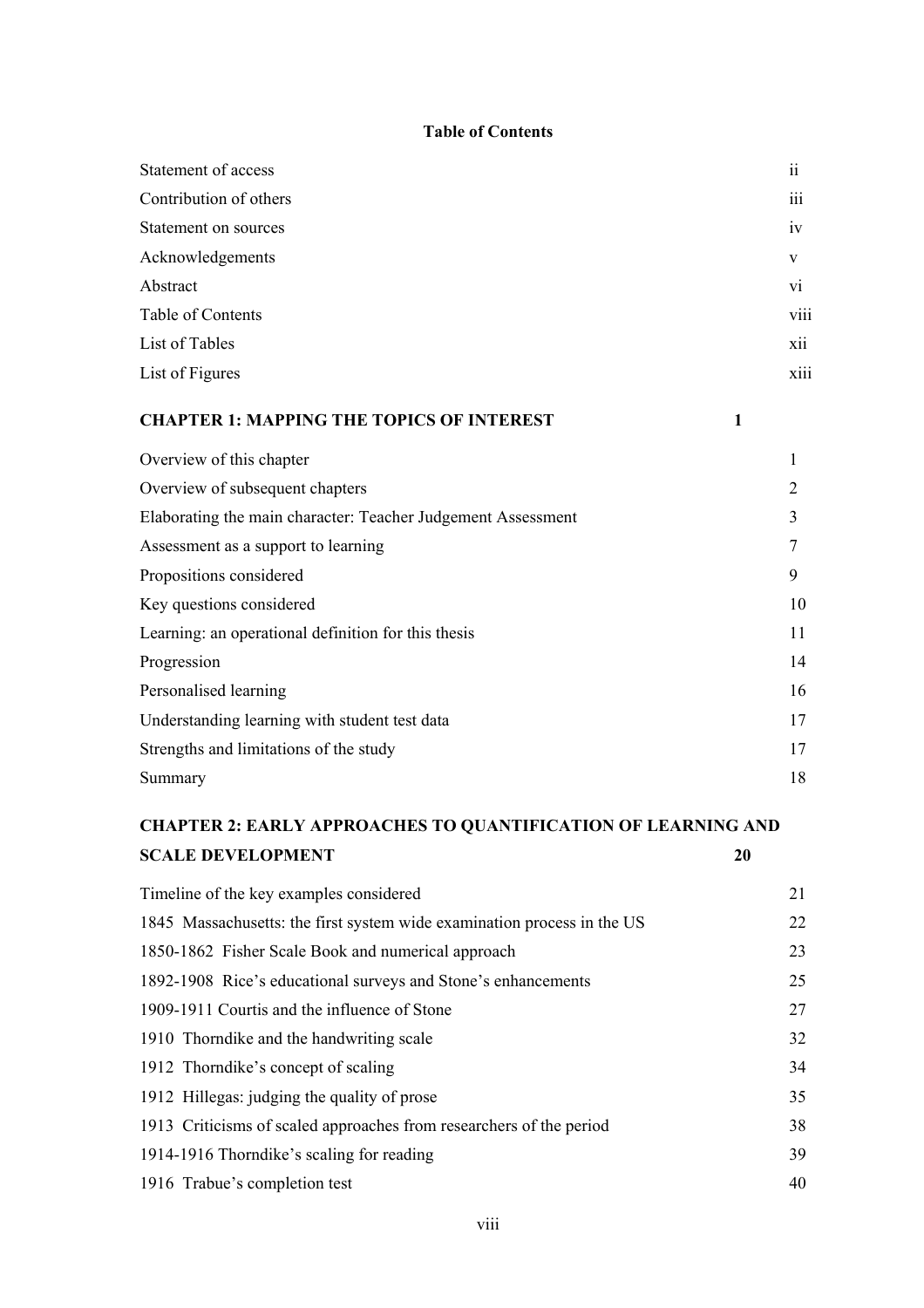| Item Difficulty and the key link to educational measurement | 41 |
|-------------------------------------------------------------|----|
| 1916 A 'level' approach for composition                     | 42 |
| 1950s - A new way forward.                                  | 43 |
| Summary                                                     | 44 |

# **CHAPTER 3: LEVELLED CURRICULA, LEARNING PROGRESS AND SKILLS TESTS**

**47**

| The development of 'Profiles' and 'Levels' for Australia                              | 47 |
|---------------------------------------------------------------------------------------|----|
| Implementation in South Australia                                                     | 50 |
| Confirmation of the value of profiles – application in studies and student assessment | 55 |
| Criticisms of a level approach                                                        | 57 |
| A Parallel Universe - the Testing Approach                                            | 58 |
| Summary                                                                               | 59 |

# **CHAPTER 4: TEACHER JUDGEMENT ASSESSMENT– ISSUES, METHODS, AND CASE STUDIES 61**

| Issues in comparing teacher judgement and test assessments                          | 62  |
|-------------------------------------------------------------------------------------|-----|
| Methods comparison                                                                  | 65  |
| Clarifying how teachers make judgement assessments.                                 | 71  |
| Studies/examples of the use of teacher judgement in research and classroom practice | 74  |
| Do accurate teacher assessments influence learning?                                 | 108 |
| A summative overview of teacher judgement -Harlen                                   | 110 |
| Summary                                                                             |     |

# **CHAPTER 5: THE TRAJECTORIES OF LEARNING, GROWTH AND GROWTH INDICATORS 114**

| Establishing trajectories of learning growth with age and Year level                                           | 115 |
|----------------------------------------------------------------------------------------------------------------|-----|
| Learning growth in cohorts - examples of growth trajectories for the test score means of groups of<br>students | 123 |
| Patterns by age within Year level                                                                              | 137 |
| Case studies where further analysis of test data might provide scaled indicators of student<br>development     | 141 |
| Comments on individual learning trajectories                                                                   | 145 |
| Summary                                                                                                        | 147 |
| <b>CHAPTER 6: SOUTH AUSTRALIAN TEST DATA FOR 1997 AND 1998</b><br>149                                          |     |
| Literacy and Numeracy Tests                                                                                    | 149 |

Rasch model analysis of the Literacy and Numeracy tests 150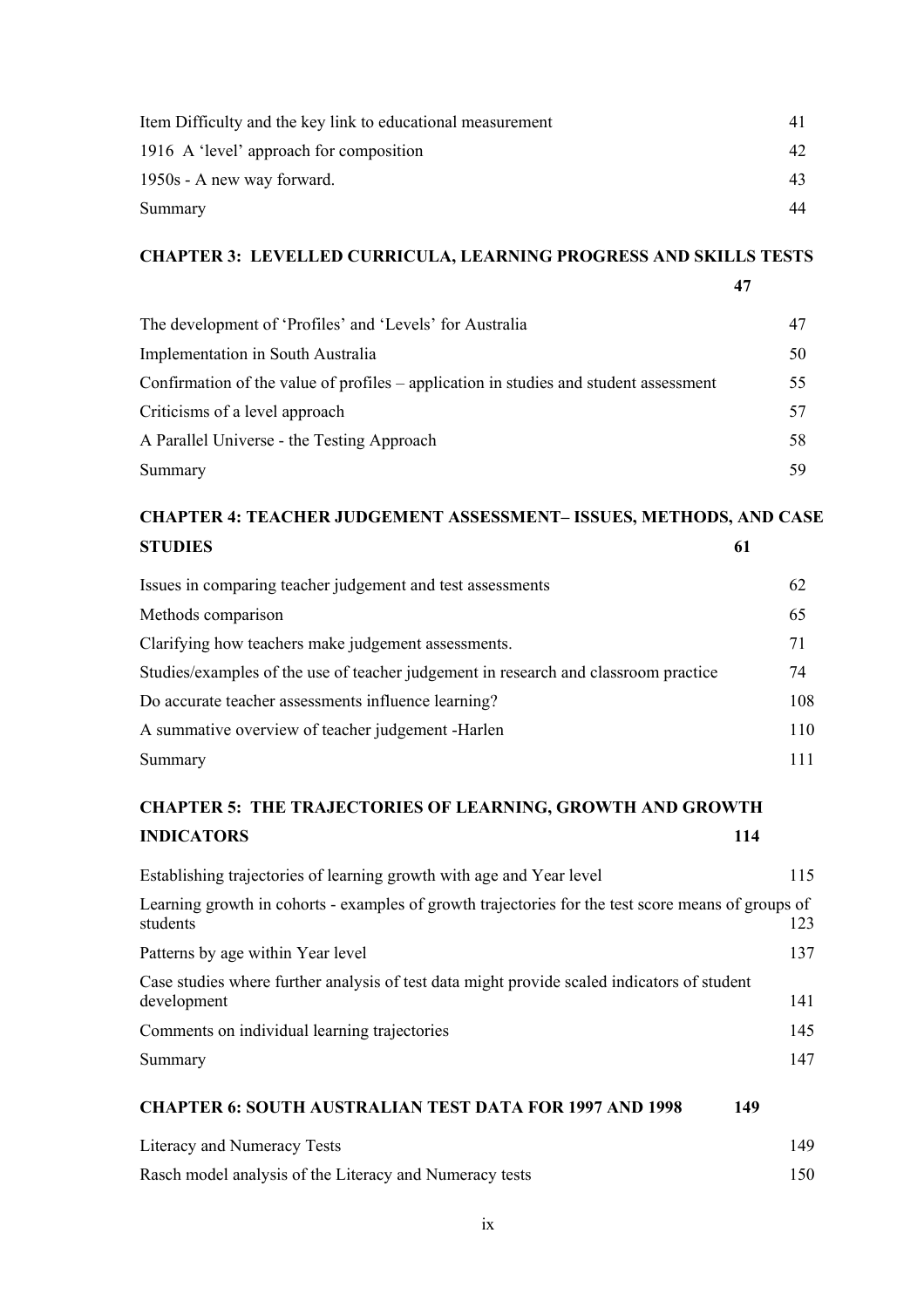| The trajectory of Literacy test scores                                                             | 153 |
|----------------------------------------------------------------------------------------------------|-----|
| The trajectory of Numeracy test scores                                                             | 165 |
| Overview of the Literacy and Numeracy test models                                                  | 173 |
| Summary                                                                                            | 175 |
| <b>CHAPTER 7: SOUTH AUSTRALIAN TEACHER JUDGEMENT ASSESSMENTS: 1997</b>                             |     |
| <b>AND 1998</b>                                                                                    | 177 |
| The data collection revisited                                                                      | 177 |
| The English Learning Area                                                                          | 179 |
| The Mathematics Learning Area                                                                      | 186 |
| Common findings across two data collection periods and learning areas                              | 194 |
| Acceptability of teacher judgement assessment to teachers                                          | 195 |
| Concluding comments                                                                                | 196 |
| <b>CHAPTER 8 TEACHER AND TEST ASSESSMENT COMPARED</b>                                              | 198 |
| Equating Teacher and Test scales                                                                   | 198 |
| Comparing Teacher and Test Assessments for Common Students with Teacher Assessments Re-<br>scaled. | 212 |
| Extending the comparison of Teacher and Test assessments beyond Years 3 to 5                       | 224 |
| Is the variability in assessment alignment a within-teacher or between-teacher effect?             | 236 |
| Summary                                                                                            | 237 |
| <b>CHAPTER 9 WEAVING THE THREADS TOGETHER</b>                                                      | 241 |
| Appraising the principal character                                                                 | 241 |
| The main findings from the data analysis                                                           | 241 |
| The propositions: findings                                                                         | 244 |
| Responses to questions posed in Chapter 1                                                          | 245 |
| Design elements for a teacher judgement assessment scheme                                          | 250 |
| Addressing the remaining questions from Chapter 1                                                  | 256 |
| In conclusion - the fate of the principal character                                                | 266 |
| <b>REFERENCES</b>                                                                                  | 270 |
| Appendix 1 Letter of approval for data access                                                      | 294 |
| Appendix 2 Adult literacy trends with age                                                          | 295 |
| Appendix 3 Adequacy of the Key Stage Test Assessments                                              | 297 |
| Appendix 4 Scale changes CSF to VELS in Victoria                                                   | 299 |
| Appendix 5 NAPLAN data and model.                                                                  | 301 |
| Appendix 6 North West Evaluation Association -Data confirming learning trajectories                | 312 |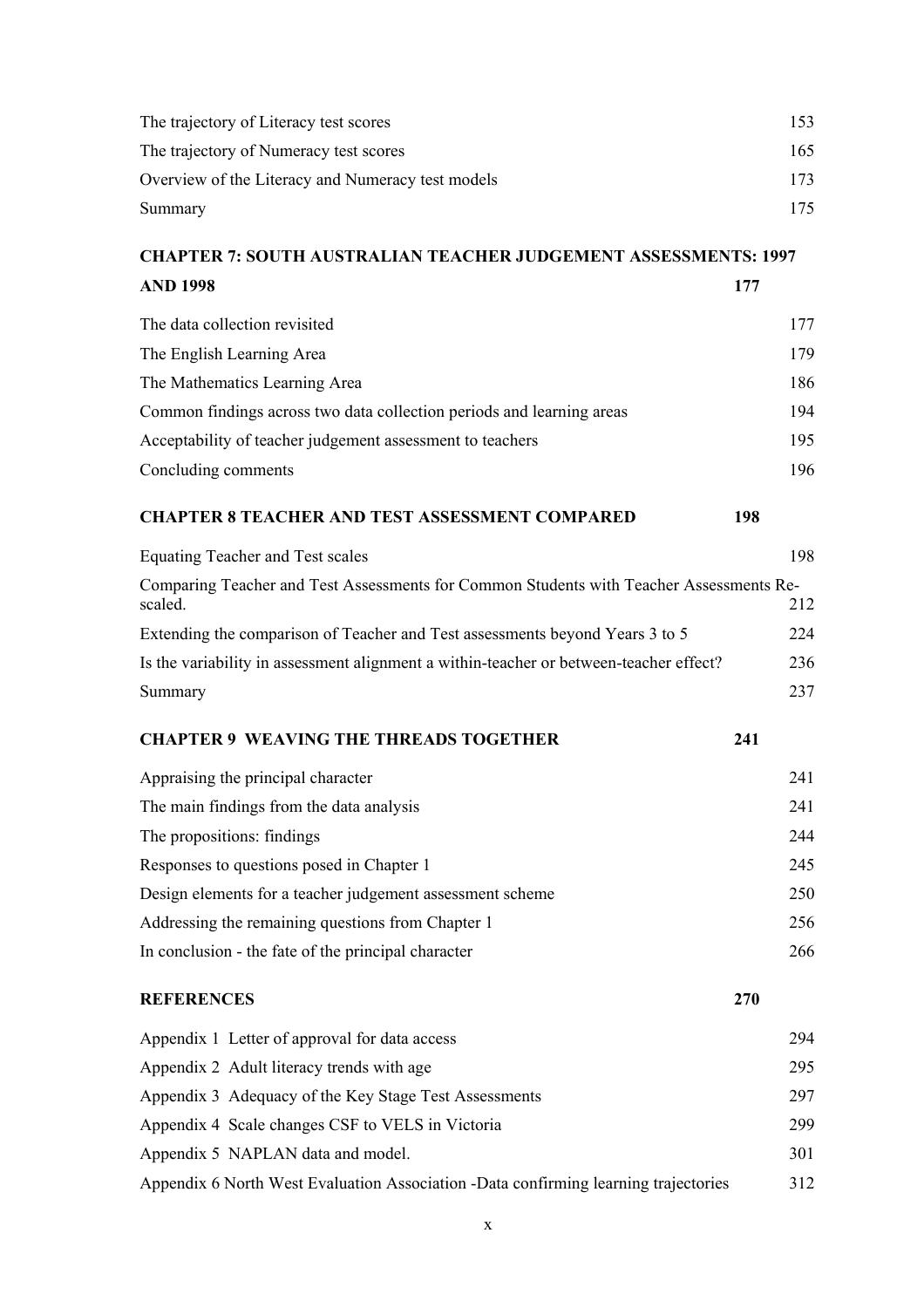| Appendix 7 Mathematics Assessment for Learning and Teaching (MaLT) in England                                                                                                    | 314 |
|----------------------------------------------------------------------------------------------------------------------------------------------------------------------------------|-----|
| Appendix 8 Curriculum, Evaluation and Management (CEM) Centre-Consistency in the learning<br>difficulty Scale for numerals as an example of potential tools to support teachers. | 317 |
| Appendix 9 Chicago-Strategic Teaching and Evaluation of Progress (STEP)                                                                                                          | 325 |
| Appendix 10 Individual learning trajectories.                                                                                                                                    | 330 |
| Appendix 11- Summary of equating approaches and issues                                                                                                                           | 340 |
| Appendix 12 Summary of Rasch analysis statistics for teacher judgement assessment data                                                                                           | 342 |
| Appendix 13. Estimates of the proportions of teachers at various levels of correlation and match to<br>the test scales.                                                          | 349 |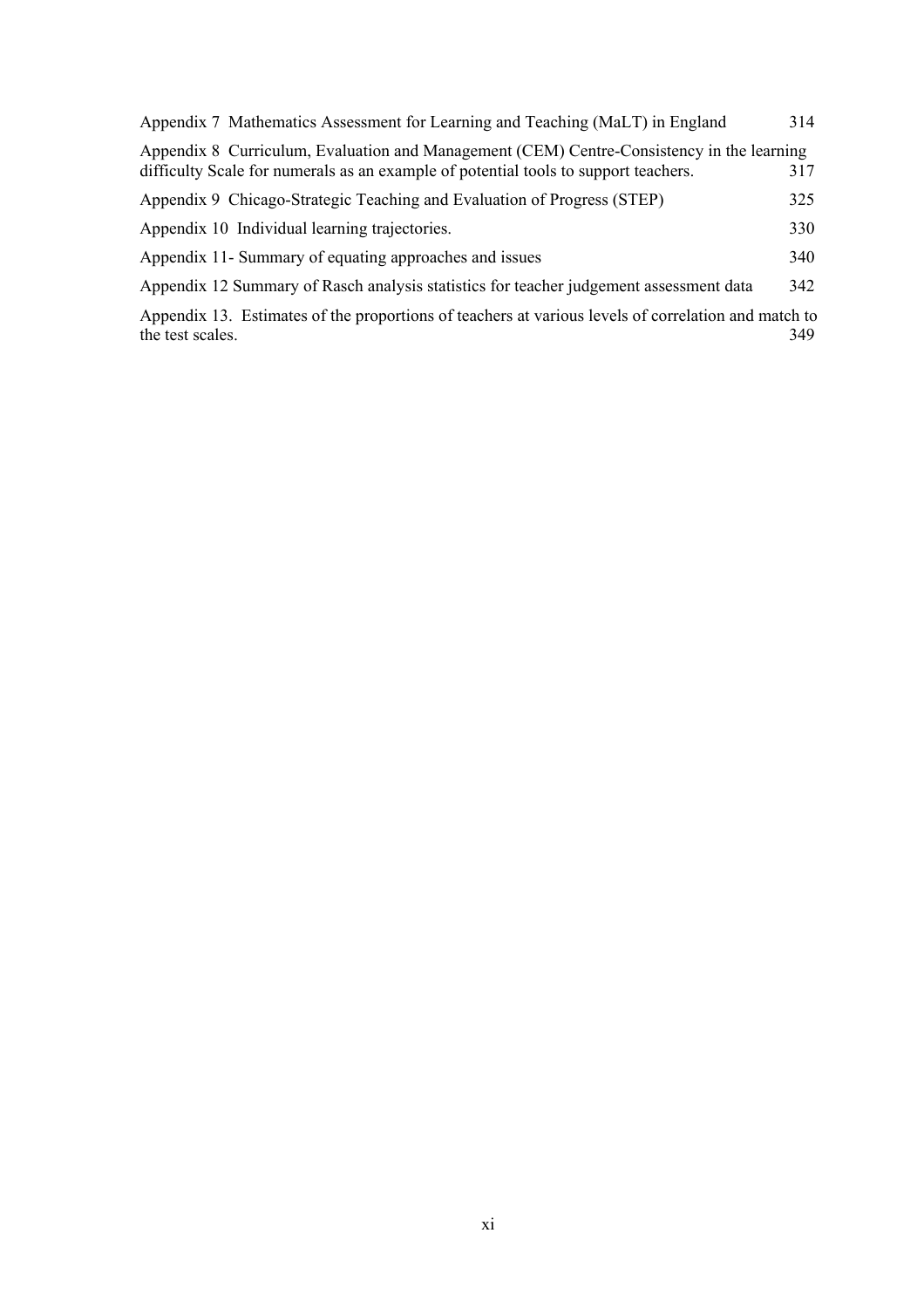#### <span id="page-12-0"></span>**List of Tables**

| Table 2.1 Timeline of historical developments in assessment considered                                                                                                           | 21  |
|----------------------------------------------------------------------------------------------------------------------------------------------------------------------------------|-----|
| Table 4.1 Table of Kappa values                                                                                                                                                  | 67  |
| Table 4.2 Summary of Matches of Teacher and Test Assessments -Worcestershire LEA; data for<br>1997 to 2001 combined, with level as unit of reporting.                            | 86  |
| Table 4.3 Matches of Grand Average Teacher and Test Assessments-Worcestershire LEA, 1997 to<br>2001, with 1/3 level as unit of reporting                                         | 87  |
| Table 5.1 Estimated effect sizes for annual reading growth based on the model for NAPLAN<br>trajectory –compared with US effect size estimates for Reading and Mathematics.      | 129 |
| Table 6.1 Students in the Basic Skills Test Program (BSTP) included in data analysis                                                                                             | 150 |
| Table 6.2 Summary of Winsteps Fit and Measurement Statistics, Literacy 1997                                                                                                      | 151 |
| Table 6.3 Summary of Winsteps Fit and Measurement Statistics, Numeracy 1998                                                                                                      | 151 |
| Table 6.4 Literacy – Mean scores by Year level and Testing Year                                                                                                                  | 155 |
| Table 6.5 Literacy-Comparison of original records with subsets assigned dates of birth                                                                                           | 160 |
| Table 6.6 Comparison of 2001, 2002 and 2004 Literacy score statistics - full cohorts                                                                                             | 161 |
| Table 6.7 Literacy Model-main statistical characteristics                                                                                                                        | 162 |
| Table 6.8 Numeracy – Mean scores by Year level and Testing Year                                                                                                                  | 166 |
| Table 6.9 Numeracy-comparison of original records with subsets assigned dates of birth                                                                                           | 169 |
| Table 6.10 Numeracy Model-main statistical characteristics                                                                                                                       | 169 |
| Table 7.1 English Learning Area by Year level–1997: General Statistics                                                                                                           | 181 |
| Table 7.2 Mathematics Learning data by Year level –1998: General Statistics                                                                                                      | 190 |
| Table 7.3 Ratings by teachers of their confidence in the process and in their specific assessments. 196                                                                          |     |
| Table 8.1 Correlations of English teacher assessments with Literacy test assessments – 1997                                                                                      | 200 |
| Table 8.2 Correlations of Mathematics teacher assessments with Numeracy test assessments-1998200                                                                                 |     |
| Table 8.3 General Statistical Characteristics of common cases of Teacher assessments and Test<br>assessments, 1997 and 1998                                                      | 201 |
| Table 8.4 1997 Comparison of Teacher and Test assessments of common students                                                                                                     | 214 |
| Table 8.5 1998 Comparison of Teacher and Test assessments of common students                                                                                                     | 215 |
| Table 8.6 1997 "Deming" Regression and Kappa values for Teacher and Test assessments of<br>common students at selected sites                                                     | 219 |
| Table 8.7 1998 "Deming" Regression and Kappa values for Teacher and Test assessments of<br>common students at selected sites                                                     | 222 |
| Table 8.8 Estimates of the percentage of teachers in categories of correlation with the tests cross-<br>tabulated with the rate of match to the test-1997 and 1998 data combined | 236 |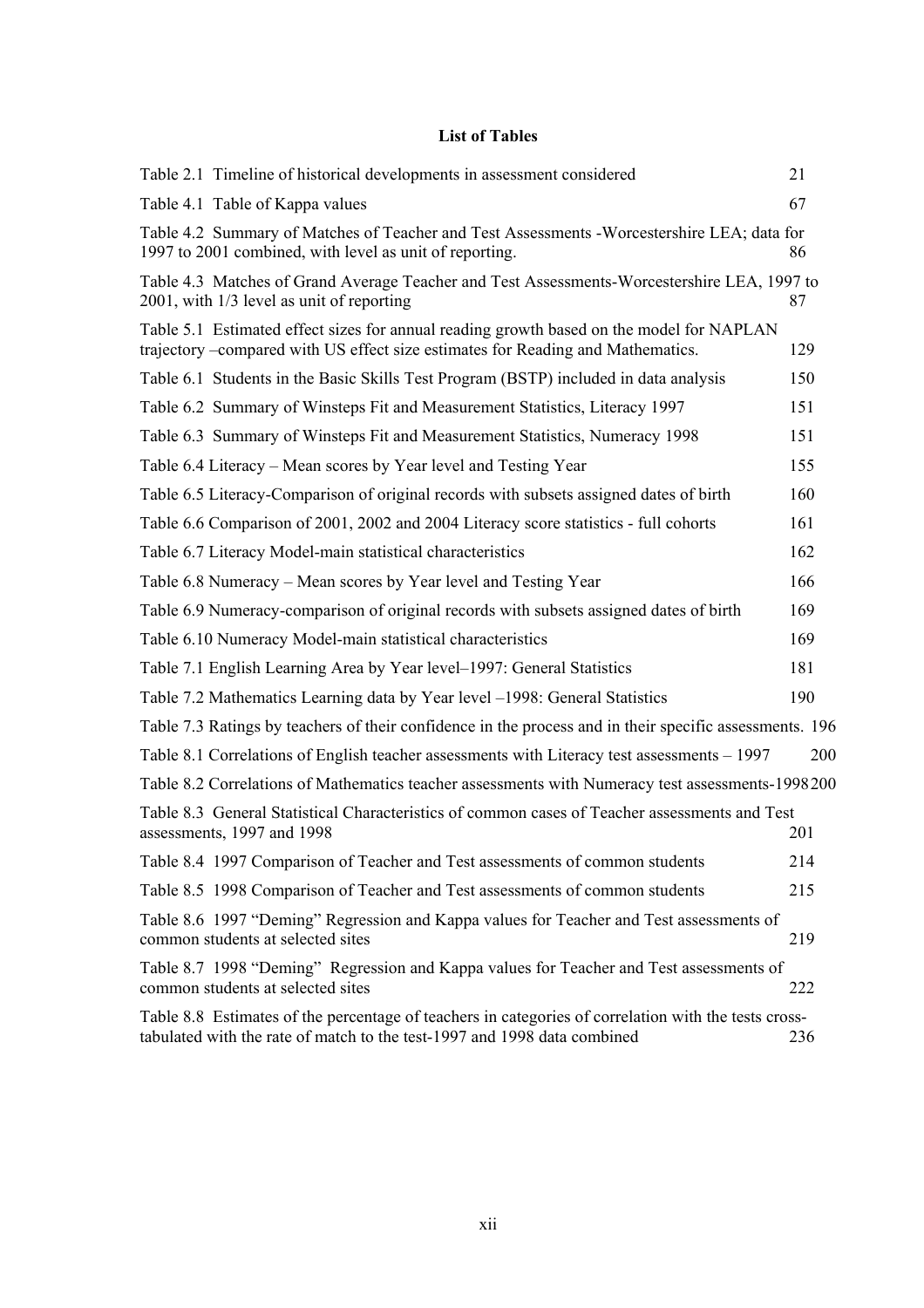## <span id="page-13-0"></span>**List of Figures**

| Figure 2.1 Points Scores for Correct Steps-Fundamentals v Reasoning                                                                                                                                  | 29  |
|------------------------------------------------------------------------------------------------------------------------------------------------------------------------------------------------------|-----|
| Figure 2.2 Trabue's Completion Test from Engelhard (1982)                                                                                                                                            | 42  |
| Figure 4.1 Time Series of Teacher Assessments (TA) compared with Test Assessments. Percentage<br>achieving at or above Level 4 for 11 year olds (Key Stage 2)-England                                | 81  |
| Figure 4.2 Teacher Assessments (TA) compared with Test Assessments. (2008), by Local Authority<br>(LA). Percentages achieving at or above Level 4 and Level 5 for 11 year olds (Key Stage 2) England | 83  |
| Figure 4.3 Comparison of Times series of Year 3 Teacher and Tests Data (values estimated from<br>original graphs in Victorian Auditor-General, 2009)                                                 | 94  |
| Figure 4.4 Comparison of Times series of Year 3, 5 and 7 Teacher and Test Data -Reading (values<br>estimated from original graphs in Victorian Auditor-General, 2009)                                | 95  |
| Figure 4.5 Comparison of Times series of Years P-10 Teacher Assessment Data – Mathematics<br>(Number 1-6/Chance and Data 7-10), by gender                                                            | 97  |
| Figure 4.6 Reading: All students-Mean Teacher Judgement Assessments 1999-2005 by Year level.                                                                                                         | 99  |
| Figure 4.7 Reading: All students-Plot of regression parameters for each year 1999 to 2005.                                                                                                           | 100 |
| Figure 5.1 Physical Growth Curve of American Males-median curve.                                                                                                                                     | 118 |
| Figure 5.2 Model of NAPLAN Reading 2008 with indication of spread of data                                                                                                                            | 126 |
| Figure 5.3 Comparison of effect sizes at each Year level-NAPLAN, US                                                                                                                                  | 130 |
| Figure 5.4 NWEA Reading Norms data (2002) with fitted curves                                                                                                                                         | 132 |
| Figure 5.5 Effect size estimates for NWEA, NAPLAN and general US norms for Reading                                                                                                                   | 133 |
| Figure 5.6 Model of Mathematics Development - Mathematics Assessment for Learning and<br>Teaching, (MaLT)                                                                                            | 134 |
| Figure 5.7 Effect sizes for Mathematics Assessment for Learning and Teaching compared with<br>pooled US tests                                                                                        | 135 |
| Figure 5.8 SAT 9 Reading Scores Grade 2 (2002) from Grissom (2004, p. 6)                                                                                                                             | 138 |
| Figure 5.9 Reading Test scores Early Childhood Longitudinal Study (ECLS) by age at testing                                                                                                           | 139 |
| Figure 5.10 Numbers in Estimated Order of Difficulty to Say Aloud-all numbers to 20, samples from<br>thereon (Difficulties relative to '1')                                                          | 143 |
| Figure 5.11 Overview of STEP Letter Identification and Letter Sound Item Maps (from Figure 5<br>Kerbow & Bryk, 2005)                                                                                 | 144 |
| Figure 6.1 Literacy mean scores – Cross-sectional view with model trajectory                                                                                                                         | 158 |
| Figure 6.2 Literacy mean scores - Longitudinal view with model trajectory                                                                                                                            | 159 |
| Figure 6.3 Comparison of Literacy Model to the Framework Model                                                                                                                                       | 163 |
| Figure 6.4 Literacy Model by Year level                                                                                                                                                              | 164 |
| Figure 6.5 Literacy Model by Year level and gender                                                                                                                                                   | 165 |
| Figure 6.6 Numeracy mean scores-Cross-sectional view with model trajectory                                                                                                                           | 167 |
| Figure 6.7 Numeracy mean scores - Longitudinal view with model trajectory                                                                                                                            | 168 |
| Figure 6.8 Comparison of Numeracy Model with the Framework Model                                                                                                                                     | 170 |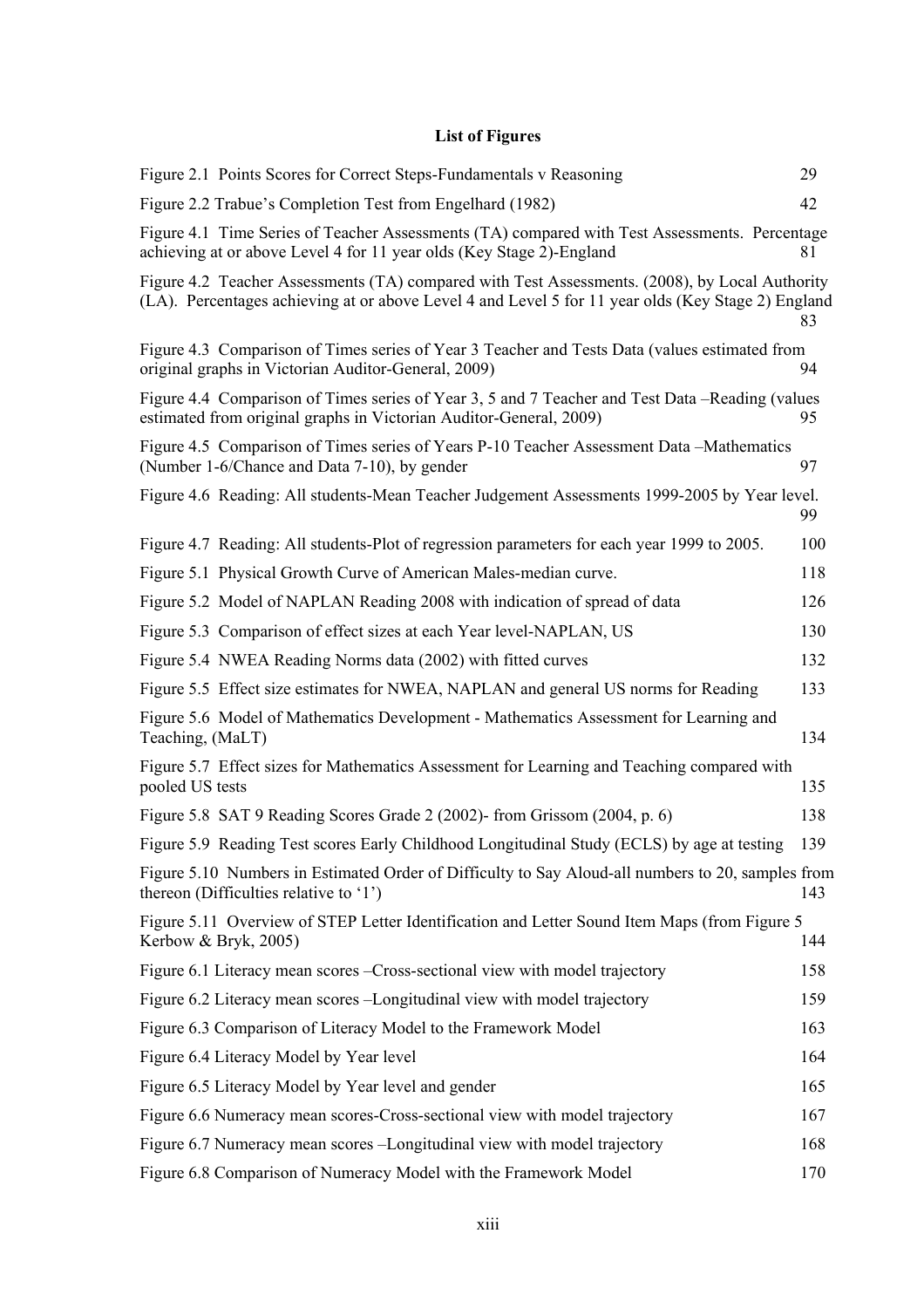| Figure 6.9 Numeracy Model by gender                                                                                                                            | 171 |
|----------------------------------------------------------------------------------------------------------------------------------------------------------------|-----|
| Figure 6.10 Numeracy Model by Year level                                                                                                                       | 172 |
| Figure 6.11 Numeracy Model by Year level and gender                                                                                                            | 173 |
| Figure 6.12 Summary of the Literacy Model and Numeracy Model by Year level and gender                                                                          | 174 |
| Figure 7.1 English 1997 – Histograms of score distributions by Year level                                                                                      | 180 |
| Figure 7.2 Teacher Judgement assessments - English Learning Area 1997 by strand and Year level                                                                 | 182 |
| Figure 7.3 Teacher Judgement assessments - English Learning Area 1997: means, medians, standard<br>deviations and inter-quartile ranges, by Year level         | 183 |
| Figure 7.4 Teacher Judgement assessments - English Learning Area 1997: Mean profile level of<br>Reading and Writing strands combined, by age                   | 183 |
| Figure 7.5 Teacher Judgement assessments - English Learning Area 1997: Mean profile level of<br>Reading and Writing strands combined, by gender of students    | 185 |
| Figure 7.6 Teacher Judgement assessments - English Learning Area 1997: Mean profile level of<br>Reading and Writing strands combined, by age within Year level | 186 |
| Figure 7.7 Mathematics 1998 – Histograms of score distributions by Year level                                                                                  | 188 |
| Figure 7.8 Teacher Judgement assessments- Mathematics Learning Area 1998 by strand and Year<br>level                                                           | 189 |
| Figure 7.9 Teacher Judgement assessments - Mathematics Learning Area 1998: means, medians,<br>standard deviations and inter-quartile ranges by Year level      | 190 |
| Figure 7.10 Teacher Judgement assessments - Mathematics Learning Area 1998 Mean profile level<br>all strands combined, by age                                  | 191 |
| Figure 7.11 Teacher Judgement assessments- Mathematics Learning Area 1998 – Mean profile level<br>of all strands combined, by gender of students               | 192 |
| Figure 7.12 Teacher Judgement assessments - Mathematics Learning Area 1998: Mean profile level<br>of all strands combined by age within Year level             | 193 |
| Figure 8.1 Comparison of Equi-percentile equating by separate Year levels 3 and 5 with the<br>combined data set for Years 3 and 5 - 1997 English.              | 204 |
| Figure 8.2 1997 Profile to Test scale equating by equating method, Year 3 and 5 data combined-<br>English                                                      | 206 |
| Figure 8.3 1997 English Teacher assessments – Conversion of Profile to Test Scale result:<br>Independent Rasch model.                                          | 210 |
| Figure 8.4 1998 Mathematics Teacher assessments - Conversion of Profile to Test Scale result:<br>Independent Rasch model                                       | 211 |
| Figure 8.5 A comparison of the final result of the unanchored conversion of the teacher scale to the<br>test scale compared to the anchored result             | 212 |
| Figure 8.6 1997 English/Literacy - Scatterplot of Teacher assessment and Test assessment invariance                                                            | 213 |
| Figure 8.7 1998 Mathematics/Numeracy - Scatterplot of Teacher Assessment and Test assessment<br>invariance                                                     | 215 |
| Figure 8.8 Match rates 1997 - English/Literacy                                                                                                                 | 217 |
| Figure 8.9 Match rates 1998 - Mathematics/Numeracy                                                                                                             | 217 |